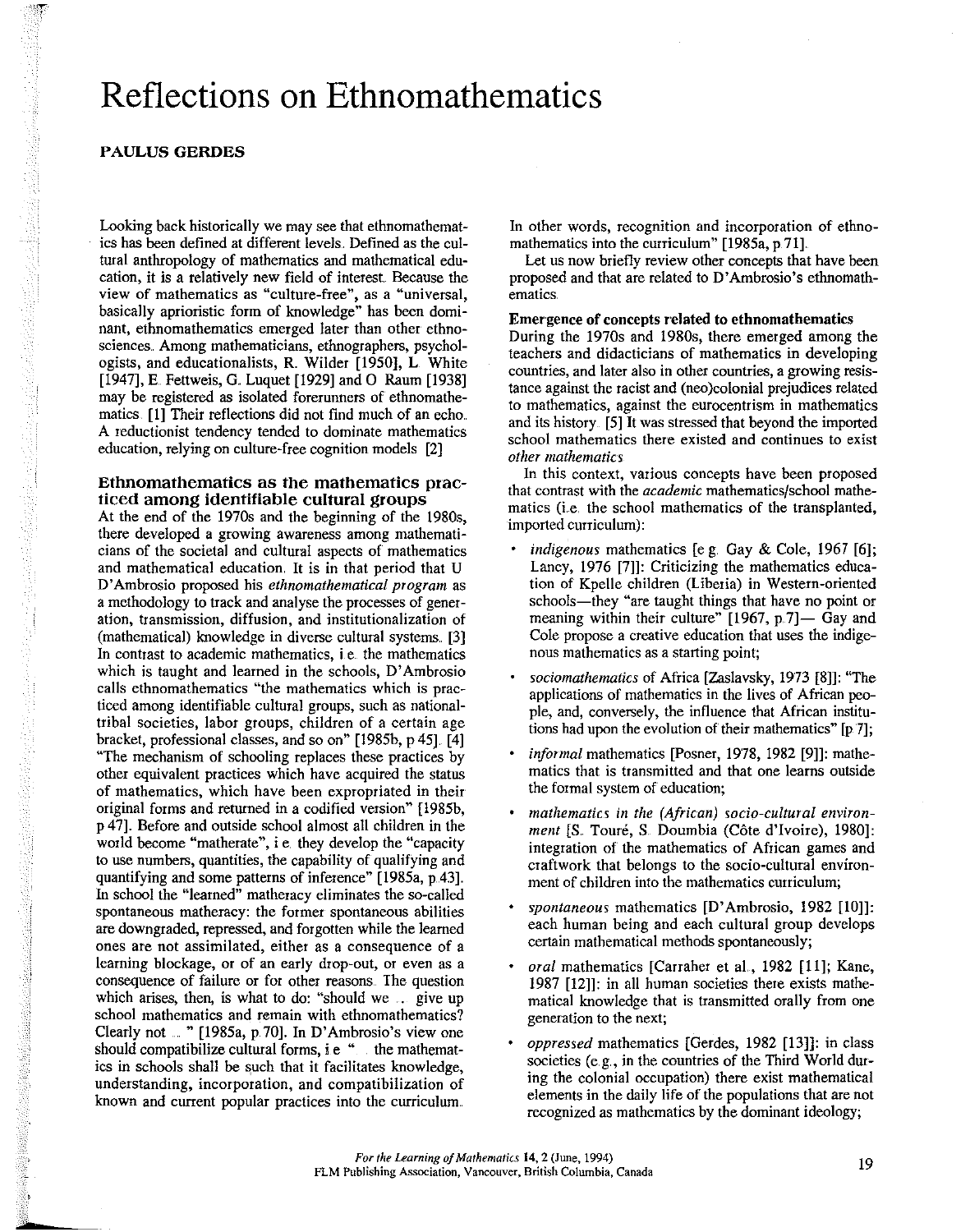- *non-standard* mathematics [Carraher et al , 1982; Gerdes, 1982, 1985 [14]; Harris, 1987 [15]]: beyond the dominant standard forms of academic and school mathematics there develops and developed in the whole world and in each culture mathematical forms that are distinct from the established patterns;
- *hidden* or *frozen* mathematics [Gerdes, 1982, 1985]: although, probably, most of the mathematical knowledge of the formerly colonized peoples has been lost, **one may try to reconstruct or unfreeze the mathemati**cal thinking that is hidden or frozen in old techniques, like, e.g , that of basketmaking;
- *folk* mathematics [Mellin-Olsen, 1986 [16]]: the mathematics (although often not recognized as such) that develops in the working activity of the peoples may **serve as a starting point in the teaching of mathematics;**
- mathematics *codified in know-hows* [Ferreira, 1987  $[17]$ ].

These proposals are provisional. They belong to a tendency that emerged in the context of the Third World and that later **on found an echo in other countries The various aspects**  illuminated by the aforementioned provisional concepts have been gradually united under the more general common **denominator of D'Ambrosio's ethnomathematics. This pro**cess has been accelerated by the creation of the *International Study Group on Ethnomathematics* (ISGEm) in 1985

#### **Ethnomathematics as the field of research that tries to study mathematics (or mathematical ideas) In Its (their) relationship to the whole of cultural and social life**

**In the previous section ethnomathematics was the mathe**matics of a certain (sub)culture. In this sense so-called aca**demic mathematics is also a concrete example of ethnomathematics. When all ethnomathematics is mathematics,**  why call it ethnomathematics—and not simply the mathematics of this or that (sub)culture? By the decision to call it so we have defined ethnomathematics at another level, as a research field The emergence of this research field reflects **the consciousness of the existence of many mathematics,**  particular in certain ways to a variety of (sub)cultures.

As a research field, ethnomathematics may be defined as the cultural anthropology of mathematics and mathematical education, or in D'Ambrosio's formulation in 1977: *"Ethnoscience* [is] the study of scientific and, by exten**sion, technological phenomena in direct relation to their**  social, economic and cultural backgrounds" [1987, p.74]; D'Ambrosio sometimes uses the expression *anthropological mathematics* [e.g. 1985b]. In this sense ethnomathematics comes near to the *sociology of mathematics* (1942) of D Struik. [18] It includes "the study of mathematical ideas of nonliterate peoples", which was the Aschers' definition of ethnomathematics in 1985. [19]

#### **The ethnomathematical movement** [20]

The scholars who are engaged in ethnomathematical research are normally socially actively engaged. In this sense I should like to speak of an *ethnomathematical*  *movement* that might be characterized by the following **features, among others:** 

- *Ethnomathematicians* use broad conceptions of mathe**matics, including, in particular, counting, locating,**  measuring, designing, playing, explaining; [21]
- *Ethnomathematicians* emphasize and analyse the influ**ences of socio-cultural factors on the teaching, learning, and development of mathematics;**
- *Ethnomathematicians* draw attention to the fact that mathematics (its techniques and truths) is a *cultural product*. They stress that every people-every culture and every subculture-develops its own particular **mathematics .. Mathematics is considered to be a** *universal, pan-human activity.* As a cultural product mathe**matics has a history Under certain economic, social,**  and cultural conditions, it emerged and developed in **certain directions; under other conditions, it emerged**  and developed in other directions. In other words, the development of mathematics is *not unilinear* [22]
- *Ethnomathematicians* emphasize that the school mathe**matics of the transplanted, imported curriculum is**  *apparently* alien to the cultural traditions of Africa, Asia, and South America. Apparently this mathematics comes from outside the Third World. *In reality,* however, a substantial part of the contents of this school mathematics is of African and Asian origin; [23]
- *Ethnomathematicians* try to contribute to knowledge of the mathematical realizations of the formerly colonized peoples They look for cultural elements that survived **colonialism and that reveal mathematical and other sci**entific thinking. They try to *reconstruct these* mathematical thoughts;
- *Ethnomathematicians* in Third World countries look **for mathematical traditions that survived colonization**  and for mathematical activities in people's daily life and analyse ways to incorporate them into the curricu**lum;**
- In the educational context *ethnomathematicians* generally favor a critical mathematics education that enables the students to reflect about the reality they live in and **empowers them to develop and use mathematics in an**  emancipatory way. The influence of the well-known Third World pedagogue Paulo Freire is visible. [24]

## **Ethnomathematical research in Mozambique**

Ethnomathematical research started in Mozambique in the late 1970s As most mathematical traditions that survived **colonization and most mathematical activities in the daily**  life of the Mozambican people are not explicitly mathematical, i e the mathematics is hidden, the first aim of this research was to uncover the hidden mathematics. The first results of this uncovering are included in the book *On the awakening of geometrical thinking* (1985) [25] and slightly extended in *Ethnogeometry cultural-anthropological contributions to the genesis and didactics of geometry* (1992) [26] These studies forced us to reflect more profoundly on the role of human labour (and) activity on the historical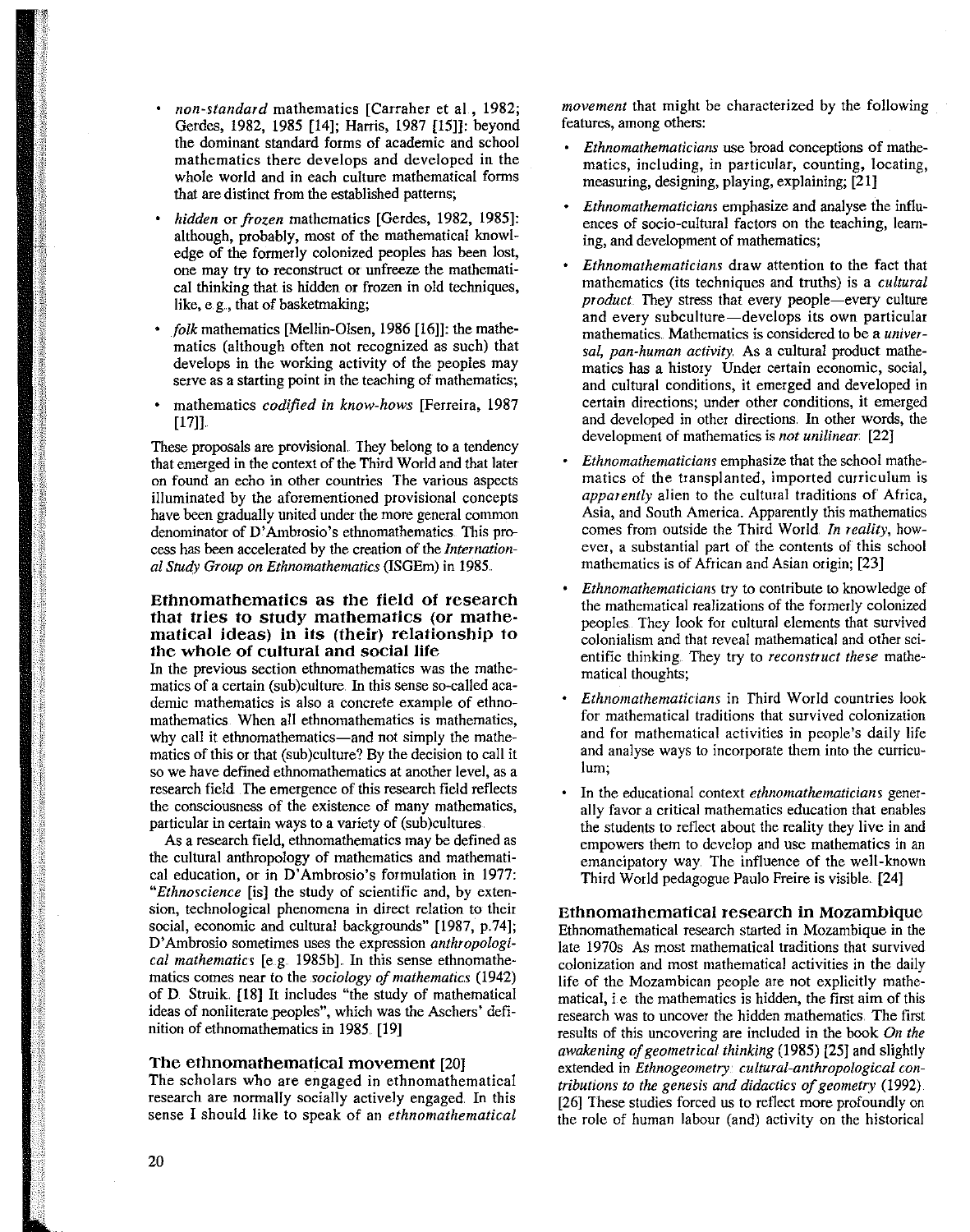(and possibly educational) development of mathematical reflection and reasoning.

In the papers "On culture, mathematics and curriculum development in Mozambique" (1986) [27] and "On culture, geometrical thinking, and mathematics education" (1988) [28], I summarized my experimentation with the incorporation of traditional African cultural elements into mathematics education. They illustrate the methodology of *cultural conscientialization* in the context of teacher education. In the papers "A widespread decorative motif and the Pythagorean Theorem" (1988) [29] and "How many proofs of the Pythagorean Proposition do there exist?" [30], and in a more elaborated form in the book *African Pythagoras.: a study in culture and mathematics education*  (1992) [31], I tried to show how diverse African ornaments and artifacts may be used to create a rich context for the discovery and the demonstration of the so-called Pythagorean Theorem and of related ideas and propositions A series of ethnomathematical papers are included in the books *Ethnomathematics. culture, mathematics, education* [32] and *Ethnomathematics and education in Africa*  [33]ln my book *SONA geometry.: reflections on a drawing tradition among peoples in Africa south of the Equator*  (1993) [34], I tried to reconstruct the mathematical components of the Tchokwe drawing tradition (Angola) and to explore their educational, artistic, and scientific potential. In an earlier article "On possible uses of traditional Angolan sand drawings in the mathematics classroom" (1988) [35] some possibilities for the educational incorporation of this tradition had already been analysed. In the paper "Find the missing figures" (1988) [36], and in the book *Lusona.: geometrical recreations of Africa* (1991) [37], mathematical amusements inspired by the geometry of the sanddrawing tradition are presented. For children (age 10-15) the booklet "Living mathematics: drawings of Africa" (1990) [38] has been elaborated. Experimentation with the use of "sona" in teacher education is described in "Exploring Angolan sand drawings (sona): stimulating cultural awareness in mathematics teachers " [39] An overview of this research is given in "On mathematical elements in the Tchokwe "sona" tradition" (1990). [40]

In recent years more lecturers, and in particular young lecturers, who returned home after having studied abroad became interested in and started ethnomathematical research. Examples of papers they have presented at conferences are "The origin of the concepts of even and odd in Makhwa culture (Northern Mozambique)" (A. Ismael); "Mental Arithmetic and the Tsonga language (Southern Mozambique)", "A children's circle of interest in ethnomathematics" and "Children's mathematical activities stimulated by an analysis of African cultural elements" (M. Cherinda); "Popular counting practices in Mozambique" (D. Soares); "Mental addition and subtraction in Mozambique" (J. Draisma). Also a series of students at the Higher Pedagogical Institute in Mozambique (Maputo and Beira) became interested in ethnomathematical research. Two students have already completed master's theses in the field of ethnomathematics: "Symmetries of ornaments on baskets of the khuama type" (E. Uaila) and "Symmetries of ornaments on metallic window gratings in the city of Maputo" (A Mapapa).

#### **Perspectives**

I consider ethnomathematics primarily as a (very new and quickly expanding) research field It is rather early to draw (general) conclusions. In the concrete case of Mozambique and other African countries, ethnomathematical research will certainly reveal more historically, mathematically, educationally, and philosophically interesting practices, that will stimulate, in their tum, further research and pedagogical experimentation. Ethnomathematical research will oblige everyone to reconsider the history of mathematics [41]; to reconsider cognitive models of learning mathematics; to reconsider the goals, contents, and means of mathematical education; to reconsider the cultural role of mathematics; to reconsider what mathematics is all about

#### References

- [1] See P. Gerdes, "Survey of current work on ethnomathematics", a paper presented at the Annual Meeting of the American Association for the Advancement of Science, Boston, 14.2 1993
- [2] Compare U D'Ambrosio's analysis, *Ethnomdtica.: raizes* socio··cul~ *turais da arte ou ticnica de explicar e conhecer,* UNICAMP, Campinas, 198'7, p. 80
- [3] Compare e g U. D'Ambrosio, Socio-cultural bases for mathematics education, UNICAMP, Campinas, 1985, 103 pp.; "Ethnomathematics and its place in the history and pedagogy of mathematics," *For the Learning of Mathematics,* Vol 5, No 1, (1985) 44~48; *Etnomatemática: arte ou técnica de explicar e conhecer*, Editora Atica, São Paulo 1990, 88 pp
- [4) U D'Ambrosio, Ethnomathematics and its place in the history and pedagogy of mathematics. *For the learning of Mathematics* Vol 5, No. 1 (1985) 44-48
- [5] Compare e g the studies by G Joseph, Foundations of eurocentism in mathematics, *Race and Class,* Vol. XXVIII, No. 3. (1987) 13~28; Eurocentism in mathematics; the historical dimensions, in: C. Keit~ el *eta[* (eds ), *Mathematics, education, and society,* UNESCO, Paris, 1989, 32-35; *Crest of the peacock: non-european roots of mathematics*, I.B. Tauris, London, 1991; also see S. Anderson, Worldmath curriculum: fighting eurocentism in mathematics, *Jour*<sup>1</sup> *nal of Negro Education* Vol 59, No 3 (1990) 348-359
- [ 6] J Gay & M Cole, *The new mathematic.s and an old culture, a study of learning among the Kpelle of Liberia.* Holt, Rinehart & Winston, New York, 1967, 100 pp.
- [7] D Laney (ed.), The Indigenous Mathematics Project, *Papua New Guinea Journal of Education* Vol. 14 (1978) 217 pp.
- [8] C Zaslavsky, *Africa counts: number and pattern in African culture*  Paper edition Lawrence Hill Books, Brooklyn, NY, 1979
- [9] J. Posner, The development of mathematical knowledge in two west African societies, *Child Development,* Vol 53. (1982) 200- 208. (based on her PhD thesis, 19'78)
- [10] U. D'Ambrosio, *Mathematics for rich and for poor countries,*  CARIMATH, Paramaribo, 1982
- [11] T Carraher, D. Carraher & A Schliemann, Na vida, dez; na escola, zero: os contextos culturais da aprendizagem de matemática, Cadernos de Pesquisa (São Paulo) Vol. 42. (1982) 79-86
- [12] E. Kane. Les systèmes de numération parlée des groupes ouest*atlantiques et Mande Contribution d Ia recherche sur les fondaments et l'histoire de Ia pensie logique et mathimatique en Afrique de l'Ouest.* Lille
- [13] P. Gerdes, *Mathematics for the benefit of the people* CARIMAIH (Paramaribo) 1982
- [14] P. Gerdes, Conditions and strategies for emancipatory mathematics education in underdeveloped countries, *For the Learning of* Mathe~ *matic.s,* Vol. *5,* No 3 (1985) 15-20
- [15] M Harris, An example of traditional women's work as a mathematics resource, *For the Learning of Mathematics* Vol. '7, No .. 3 (1987) 26-28
- [16] S. Mellin-Olsen, Culture as a key theme for mathematics education. Post seminar reflections. in: *Mathematics and culture, a seminar report* Caspar Forlag, Radal. 1986,99-121

I .